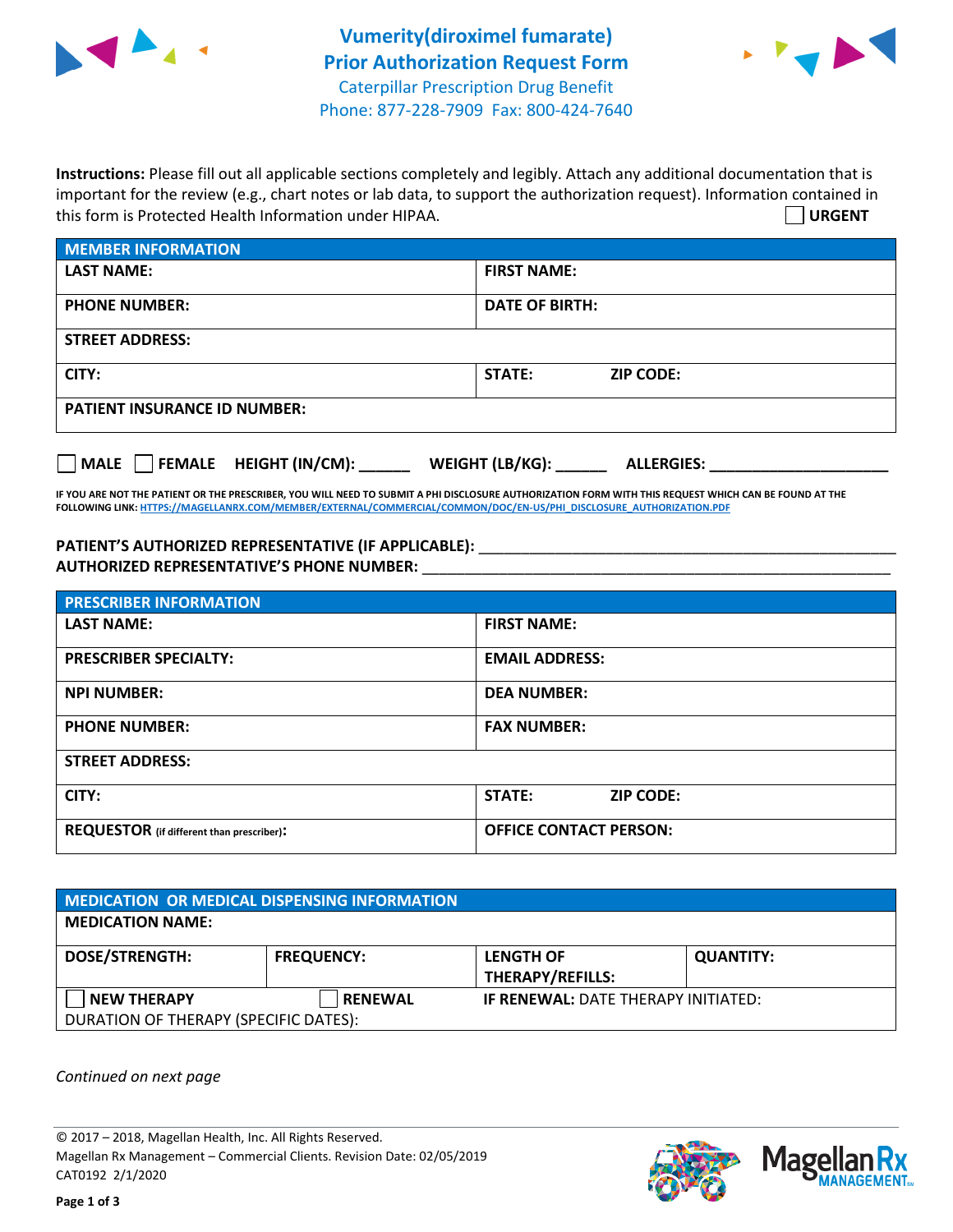



| <b>MEMBER'S LAST NAME:</b> NAME                                                                                                                                                                                                                                                         | <b>MEMBER'S FIRST NAME:</b>                                                                     |                                                          |  |  |
|-----------------------------------------------------------------------------------------------------------------------------------------------------------------------------------------------------------------------------------------------------------------------------------------|-------------------------------------------------------------------------------------------------|----------------------------------------------------------|--|--|
|                                                                                                                                                                                                                                                                                         | 1. HAS THE PATIENT TRIED ANY OTHER MEDICATIONS FOR THIS CONDITION?                              | $\overline{\mathsf{NO}}$<br>YES (if yes, complete below) |  |  |
| <b>MEDICATION/THERAPY (SPECIFY</b><br>DRUG NAME AND DOSAGE):                                                                                                                                                                                                                            | <b>DURATION OF THERAPY (SPECIFY</b><br>DATES):                                                  | <b>RESPONSE/REASON FOR</b><br><b>FAILURE/ALLERGY:</b>    |  |  |
|                                                                                                                                                                                                                                                                                         |                                                                                                 |                                                          |  |  |
| <b>2. LIST DIAGNOSES:</b>                                                                                                                                                                                                                                                               |                                                                                                 | <b>ICD-10:</b>                                           |  |  |
| □ Clinically Isolated Syndrome(CIS)<br>□ Relapsing remitting multiple sclerosis<br>□ Secondary Progressive multiple sclerosis                                                                                                                                                           |                                                                                                 |                                                          |  |  |
|                                                                                                                                                                                                                                                                                         | □ Other diagnosis: ____________________ICD-10 Code(s): ________________________                 |                                                          |  |  |
|                                                                                                                                                                                                                                                                                         | 3. REQUIRED CLINICAL INFORMATION: PLEASE PROVIDE ALL RELEVANT CLINICAL INFORMATION TO SUPPORT A |                                                          |  |  |
| PRIOR AUTHORIZATION.                                                                                                                                                                                                                                                                    |                                                                                                 |                                                          |  |  |
| <b>Clinical Information:</b>                                                                                                                                                                                                                                                            |                                                                                                 |                                                          |  |  |
|                                                                                                                                                                                                                                                                                         |                                                                                                 |                                                          |  |  |
| Is the prescribing physician a neurologist? $\Box$ Yes $\Box$ No                                                                                                                                                                                                                        |                                                                                                 |                                                          |  |  |
| Has the patient had an inadequate response, intolerance, or contraindication to the preferred prerequisite Avonex<br>for at least 3 months? $\Box$ Yes $\Box$ No<br>Has the patient had an inadequate response, intolerance, or contraindication to Copaxone(glatiramer) for at least 3 |                                                                                                 |                                                          |  |  |
| months? $\Box$ Yes $\Box$ No                                                                                                                                                                                                                                                            |                                                                                                 |                                                          |  |  |
| <b>Reauthorization:</b><br>If this is a reauthorization request, answer the following question:                                                                                                                                                                                         |                                                                                                 |                                                          |  |  |
| Is the patient continuing to have a positive clinical response and is remission of disease maintained with continued<br>use of Rebif?* $\Box$ Yes $\Box$ No<br>*Please provide supporting chart notes.                                                                                  |                                                                                                 |                                                          |  |  |
| Are there any other comments, diagnoses, symptoms, medications tried or failed, and/or any other information the<br>physician feels is important to this review?                                                                                                                        |                                                                                                 |                                                          |  |  |
|                                                                                                                                                                                                                                                                                         |                                                                                                 |                                                          |  |  |
| Please note: Not all drugs/diagnosis are covered on all plans. This request may be denied unless all required<br>information is received.                                                                                                                                               |                                                                                                 |                                                          |  |  |